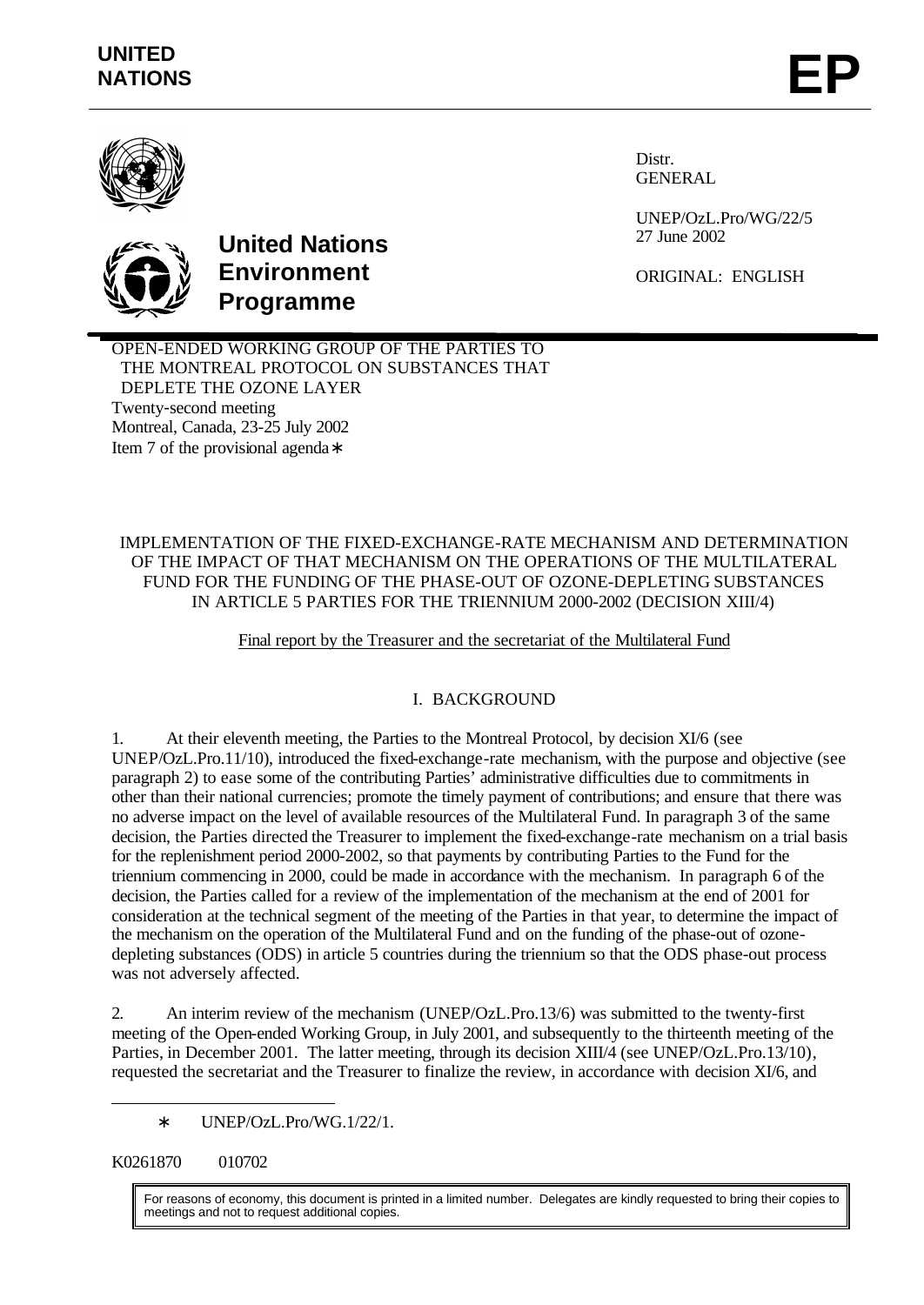#### UNEP/OzL.Pro/WG.1/22/5

present a final report to the Parties at the twenty-second meeting of the Open-ended Working Group. In doing so, the Parties requested the secretariat to consult, as appropriate, other relevant multilateral funding institutions that use a fixed-exchange-rate mechanism, or similar mechanisms; and identify options on how a fixed-exchange-rate mechanism could be implemented so that the process of phasing out ODS was not adversely affected, and hire consultants for that purpose, as appropriate.

3. In reviewing the report, other views were expressed by the Parties including:

(a) An assessment of the success of the mechanism assumed a longer period of operation than that covered by the interim review rendering the conclusions drawn premature, and there could be other causes for the shortfall experienced;

(b) The loss to the Multilateral Fund was "numerical" and, though important, the interim review had not fully answered the question of whether the mechanism had had, or might have had, an adverse impact on the Fund's operations;

(c) Other aspects to be taken into account included the purchasing power of the United States dollar, the effect of interest accumulation on funds not disbursed, hedging in order to enhance the return on the Fund's investments, and using national currencies;

(d) An alternative scenario would be to have 50 per cent of contributions paid in national currency and 50 per cent in United States dollars.

#### II. ASSESSMENT OF THE IMPACT OF THE FIXED-EXCHANGE-RATE MECHANISM

4. Paragraph 4 of decision XI/6 which established the fixed-exchange-rate mechanism, stated that only Parties with inflation rate fluctuations of less than 10 per cent for the preceding triennium would be eligible to utilize the mechanism. Presumably, this was an attempt to ensure that only currencies that could be expected to move within narrow limits would participate in the scheme. A total of 22 contributing Parties were so eligible: 19 decided to participate, while Japan, the Netherlands and Spain, although eligible, opted not to join the mechanism and continued to contribute in United States dollars.

5. The initiation of the fixed-exchange-rate mechanism meant that the annual contributions agreed for the triennium 2000-2002 could be divided into two parts, which can be summarized as follows:

|                                                           | US dollars  | Percentage |
|-----------------------------------------------------------|-------------|------------|
| Contributions in United States dollars                    | 245,569,634 | 55.8       |
| Contributions under the fixed-exchange-<br>rate mechanism | 194,430,366 | 44 2.      |
| Total assessed contributions                              | 440.000.000 |            |

6. Countries eligible and opting to make contributions to the Fund in the triennium 2000- 2002 in their own national currencies at a fixed rate of exchange were due to make their initial contributions on 1 January 2000. Since the fixed rates of exchange were determined by the average United Nations rates over the six months prior to November 1999 when the United States dollar was rising in value, the market rates of exchange of all currencies under the fixed-exchange-rate mechanism except three (Australia, Canada and the United Kingdom of Great Britain and Northern Ireland) were lower in terms of the United States dollar on 1 January 2000 than the fixed rates of exchange previously determined. Thus, from day one, other things being equal, the Fund could as a result only expect to receive in United States dollar terms some 3.9 per cent less contributions under the fixed-exchange-rate mechanism in the new triennium than had been expected when the total and individual contributions for the triennium replenishment had been fixed.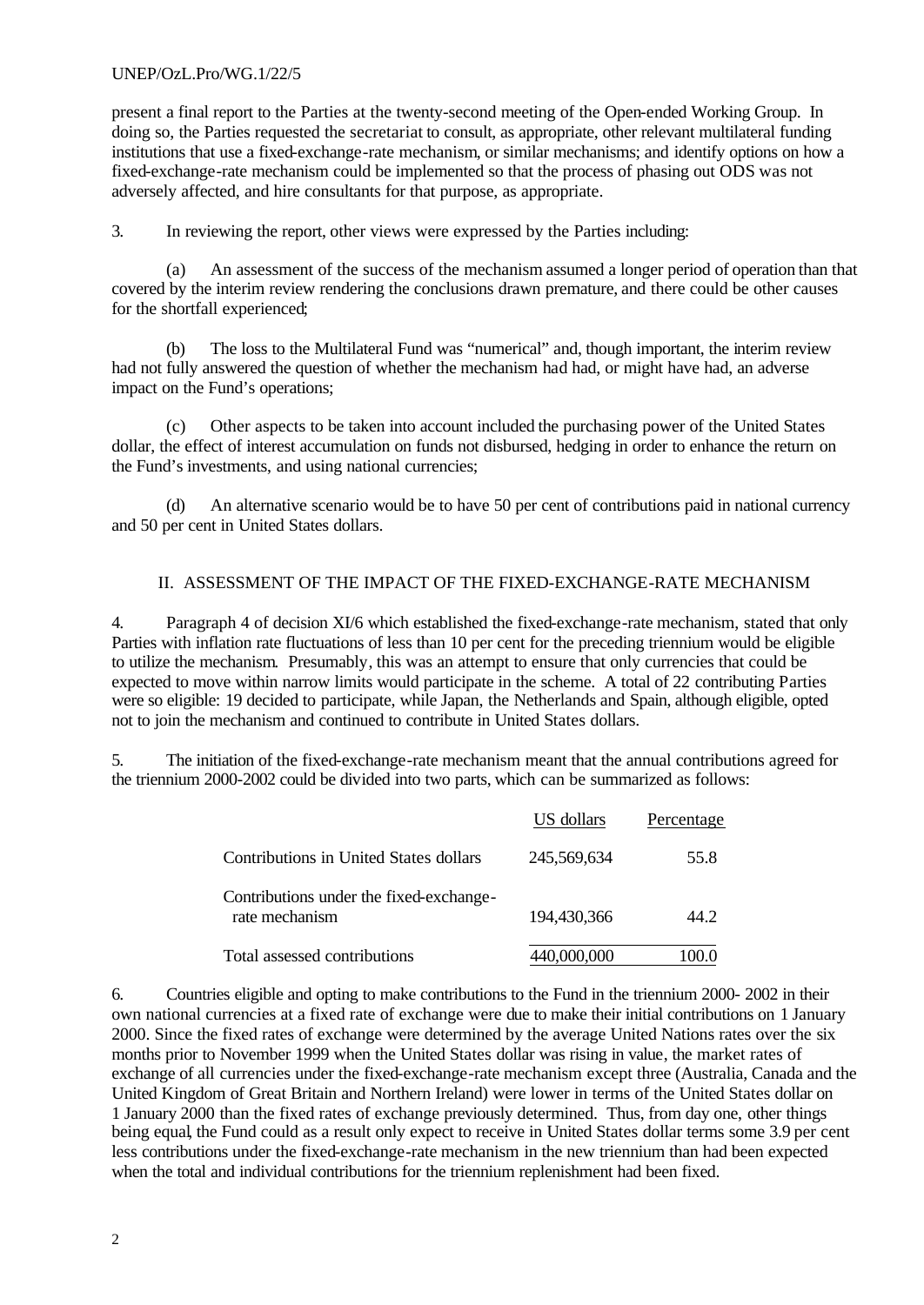7. It is debatable whether there are advantages for either the contributing countries or for the Fund in determining the fixed rate of exchange for its operation using the average rate of exchange for the six months immediately prior to the replenishment period for which the contributions are needed. The Fund had the problem of projecting the resources that would be available to it in the coming triennium. If the fixedexchange-rate mechanism is to continue into a second triennium, this issue should be reconsidered, perhaps having regard to the experience of other funds such as the Global Environment Facility (GEF) discussed later in the present report.

8. Even so, at the beginning of 2000, it might have been expected that – in the nature of exchange markets – the exchange rate of the United States dollar in terms of other currencies might have reversed the upward trend of the previous half-year and decline, in part at least, by the amount it had then risen. In the event, this did not happen.

9. Indeed, rates of exchange of currencies under the fixed-exchange-rate mechanism in terms of the United States dollar continued to depreciate through to March 2002, and it was only in the second quarter of 2002 that there was a reversal of this trend. Currencies of 14 of the 19 Parties participating in the mechanism depreciated by more than 20 per cent. Overall, the currencies in the mechanism (fixed as calculated in 1999) depreciated in comparison with the United States dollar by an average of approximately 18 per cent. Clearly, the mechanism has been initiated in a period of substantial movement in the relative exchange rates of major currencies.

10. The monthly movement of rates of exchange over the 28 months from January 2000 to April 2002 compared to the United States dollar for all parties contributing by means of the fixed-exchange-rate mechanism are set out in annex I.

#### A. Impact of the fixed-exchange-rate mechanism on the United States dollar income of the Fund

11. In this triennium, where the fixed-exchange-rate mechanism was being implemented on an experimental basis, the United States dollar values of contributions of the Parties contributing under the new arrangement were depreciating as described above. The principal impact of this was that the total United States dollar value of contributions received by the Fund was lower than had been anticipated when the amounts of each Party's contributions to the replenishment were assessed and pledged. Further, contrary to earlier triennia, no mechanism was in place to compensate for this reduction in United States dollar income.

12. The value of contributions made in national currencies is determined and recorded by the Treasurer on the basis of the value in United States dollars received into the Fund's dollar bank account on the date the cash contributions are credited or the date that promissory notes are encashed and received into the same bank account. When a promissory note in national currency is deposited, the Treasurer records its United States dollar value using the prevalent United Nations exchange rate, and as encashments are made the realized United States dollar amount and the exchange rate are then revised to reflect the actual rates used. Any shortfall compared with the original assessment in United States dollars is calculated on the basis of this recording of receipts, taking into account the full dollar value of bilateral projects that have been approved by the Executive Committee. No bank accounts are maintained in the fixed-exchange-rate mechanism currencies and the currency risks and administrative problems of the Fund would be heightened if this were to be so.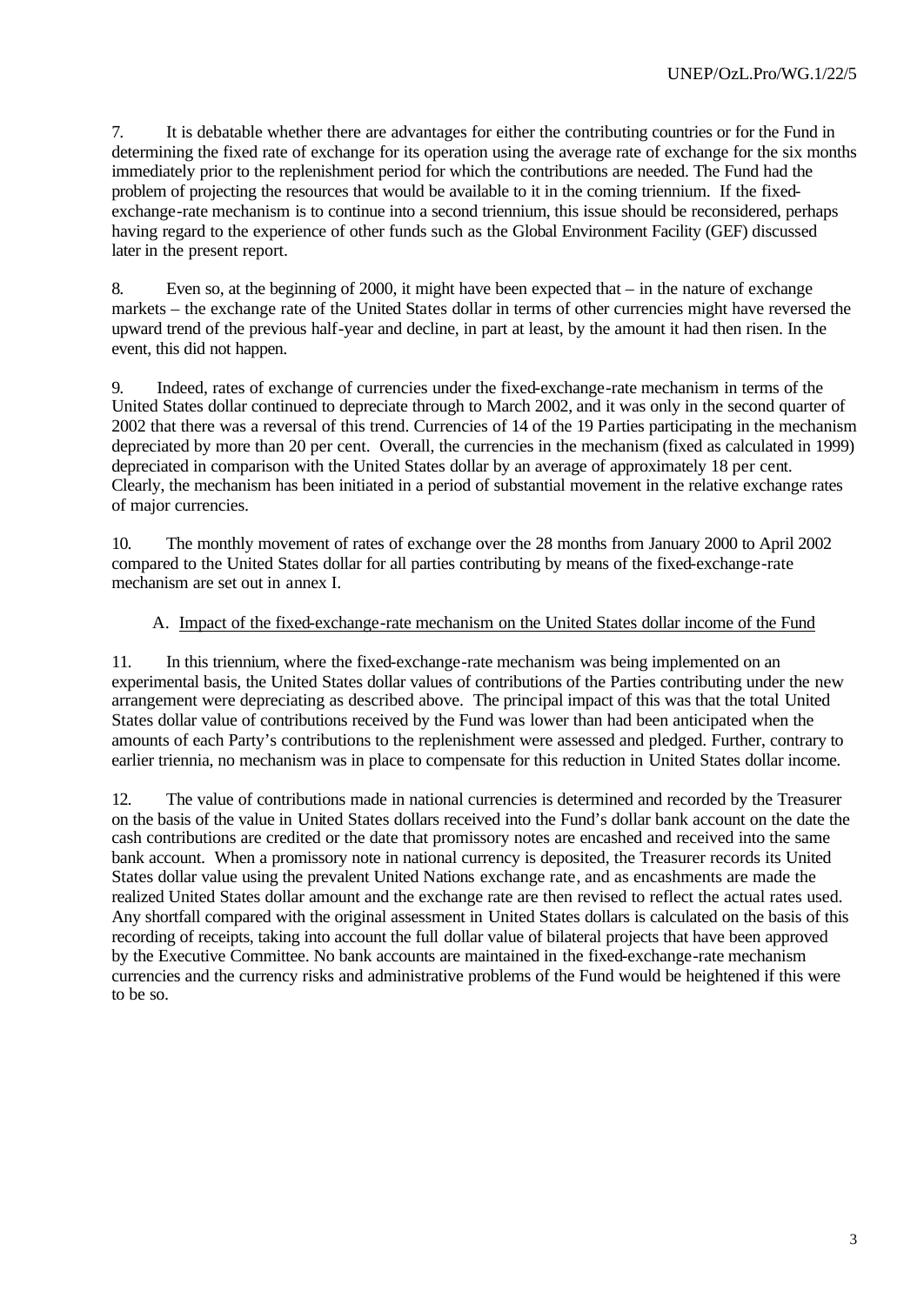#### UNEP/OzL.Pro/WG.1/22/5

13. From the calculations of the shortfall in the Fund resources due to the implementation of the fixedexchange-rate mechanism (presented in detail in annex II and summarized in annex III), as a result of the fluctuating exchange rates of the currencies of Parties contributing under the fixed-exchange-rate mechanism arrangements, a shortfall in the United States dollar income of the Fund compared with the original assessment for the 2000-2002 replenishment, amounted on 30 April 2002 to:

| Year of contribution | Shortfall               | Percentage of pledges made by            |  |
|----------------------|-------------------------|------------------------------------------|--|
|                      | (United States dollars) | fixed-exchange-rate<br>mechanism Parties |  |
| <b>2000</b>          | 8,985,136               | 13.9                                     |  |
| 2001                 | 9,298,286               | 14.3                                     |  |

14. At the time of writing it was not possible to anticipate further movements in rates of exchange and calculate the shortfall that may be recorded in 2002 after annual contributions have been effected in full and after all promissory notes will have been encashed. On the basis of rates of exchange in effect in April 2002 of currencies of Parties contributing under the fixed-exchange-rate mechanism, it is roughly estimated that the additional shortfall for the triennium may be in the order of \$7.1 million. If that estimate proves to be broadly correct, the total shortfall over the triennium as a whole would be approximately \$27.25 million, or some 14.02 per cent of the United States dollar value originally pledged by the fixed-exchange-rate mechanism Parties. This would be equivalent to a loss of some 6.19 per cent of total contributions of all Parties for the triennium.

15. The fact that these figures are estimates subject to change in the event of new movements in exchange rates of the fixed-exchange-rate mechanism currencies underlines the element of uncertainty that has been introduced into the projections of Fund income following the initiation of the mechanism in 2000. Even when promissory notes are deposited with the Fund, the precise United States dollar value of those notes is not known until they are encashed, which will most likely be up to three years after they are deposited.

#### B. Impact of the decline in the market values of fixed-exchange-rate mechanism currencies on the purchasing power of the Fund

16. It has been suggested that the international purchasing power value of the currencies participating in the fixed-exchange-rate mechanism would not decline equally with the decline in the rate of exchange in fixed-exchange-rate mechanism currencies relative to the United States dollar. At the same time, the purchasing power of the United States dollar internationally should rise in line with its appreciation in currency markets. In general, both these statements are broadly correct. But in the specific circumstances of the Multilateral Fund, they are only correct to a very limited degree. The Executive Committee allocates funds to the implementing agencies and the secretariat on the basis of budgets prepared in terms of United States dollars. Working within the United Nations financial regulations and rules, much of the expenditures of the Fund and its implementing agencies are incurred in United States dollars. Staff costs, consultancy costs, travel, training/workshop attendance allowances, and administrative support costs are all defined in United States dollar terms, which are not influenced, except very indirectly in the longer term, by changes in the rates of exchange of the currencies of the fixed-exchange-rate mechanism Parties vis-à-vis the United States dollar.

17. Equipment and machinery purchased in non-United States dollar countries should, however, be purchased for less dollars after a dollar appreciation, if the equipment and machinery prices are not increased in terms of national currencies during this period. In order to test this hypothesis, the extent that a drop in dollar prices of such equipment has occurred in practice has been the subject of an investigation conducted by the implementing agencies and the secretariat. The results of this investigation are inconclusive. Data on the proportion of equipment and machinery purchased in countries participating in the fixed-exchange-rate mechanism is sparse. However, implementing agencies advise that quotations for the purchase of such equipment are most often made in United States dollars at the insistence of the suppliers. Suppliers are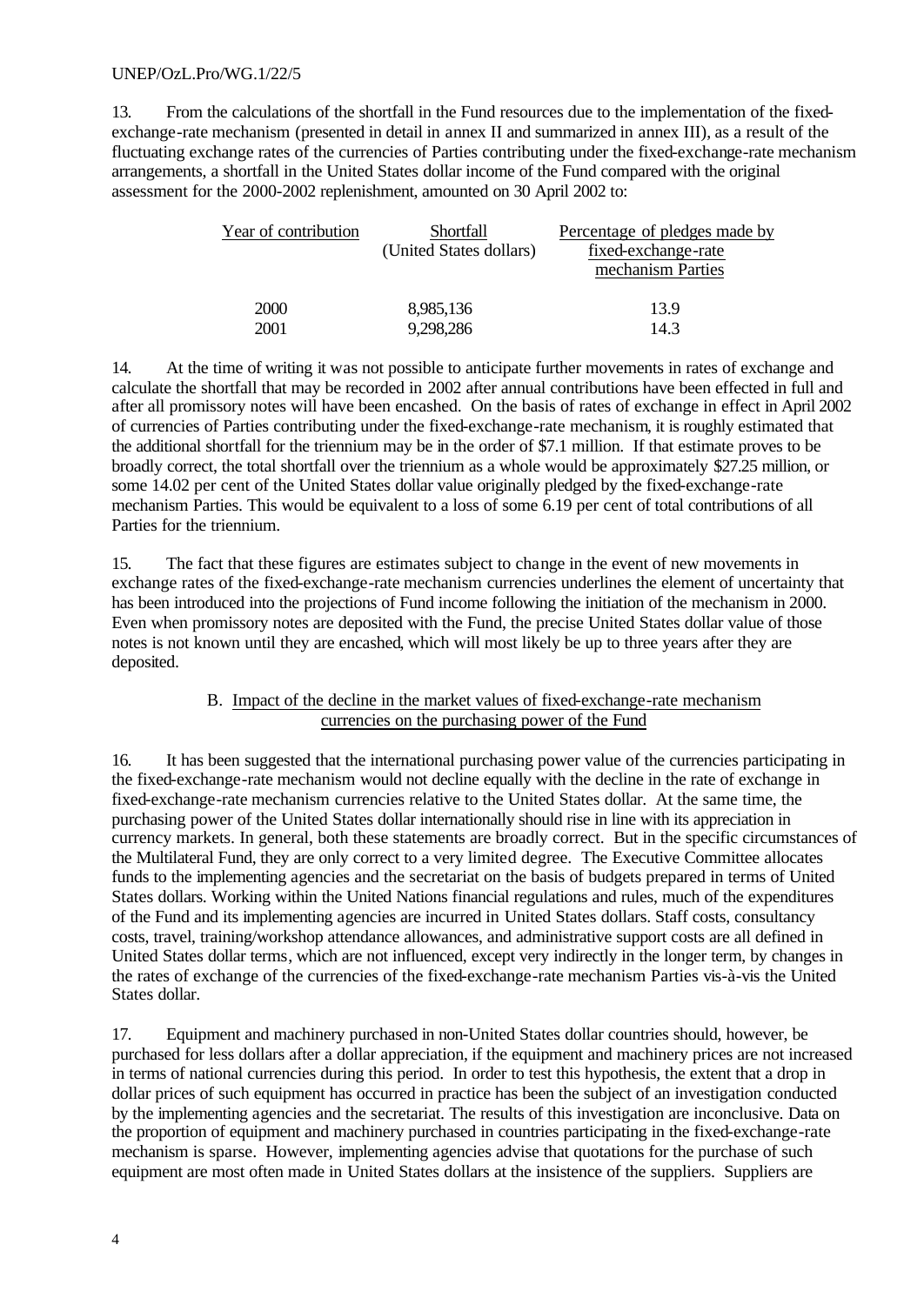afraid of exchange-rate risks and do not change their prices in United States dollar terms when other currencies are fluctuating. Attempts by the secretariat to obtain details of the price variations over recent years of items of equipment most frequently purchased under the Fund programme have not been successful. Implementing agencies have reported that this information is not readily available in their computerized data systems and any attempt to find such data in paper files would, it is maintained, be expensive, timeconsuming and probably inconclusive because of price factors other than currency values.

18. As an example, the approach to procurement taken by the World Bank is that it should be undertaken at the country level. Therefore, World Bank managers at the country level were consulted by the Bank, but few meaningful responses were obtained. In one case, Thailand, the rate of exchange of the Thai baht depreciated between June 1999 to June 2000 by 6.0 per cent, while during the same period the price of high pressure foaming machines increased by only 1.5 per cent. However, between June 2000 and June 2001, the rate of exchange of the Thai baht against the United States dollar depreciated by 16.3 per cent, while the average price of high pressure foaming machines increased by 27.3 per cent. Even these comparisons cannot be regarded as definitive. The information available is insufficiently precise to be sure whether the high pressure foaming machines priced in different time periods represent, in practice, consistent and homogeneous technical specifications, or whether they include the same elements of freight, insurance, installation and commissioning, and training cost components.

19. The conclusion from this, admittedly limited and non-quantitative analysis, is that the purchasing value to the Fund of fixed national currency contributions does fall if those currencies depreciate against the United States dollar. At the same time, the purchasing power of the dollar does not appreciate to any significant extent in a United Nations purchasing context. These issues are determined by the fact that virtually all United Nations/Fund expenditures are set in United States dollars.

20. If these conclusions can be accepted, even if only broadly, it must also be accepted that payment of fixed-exchange-rate mechanism contributions when banked convert to a lower United States dollar value and will have the effect of distorting the agreed proportions of burden sharing of contributions between those that contribute a sum fixed in United States dollars and those that contribute in national currencies that provide a dollar total less than originally allocated. The share of fixed-exchange-rate mechanism contributors would, on the basis of estimates of loss included here, drop from 44 per cent of the total (as set out in paragraph 5 above) to 40 per cent, while the share of Parties contributing in United States dollars would rise from 56 per cent to 60 per cent of the lower United States dollar total of contributions collected during 2000-2002, as illustrated in the table below:

|                                                          | US dollars  | Percentage |
|----------------------------------------------------------|-------------|------------|
| Contributions in United States dollars                   | 245,569,634 | 59.5       |
| Contributions under the<br>fixed-exchange-rate mechanism | 167,180,366 | 40.5       |
| Total projected contributions                            | 412,750,000 | 100.0      |

#### C. Interest earnings of the Fund

21. It has been suggested that interest earned on the Fund cash holdings and other income in some way mitigates the loss of United States dollars derived from fixed-exchange-rate mechanism contributions. But the Fund has always earned interest on its cash holdings. These earnings will not have been influenced by the introduction of the mechanism, except to the extent that cash holdings may be lower than they would have been otherwise. Interest earnings will also have been influenced by the fact that no interest is paid on the Fund's holding of promissory notes. Actual interest earnings and other income are, and always have been, taken into account when calculating the cash flow needed for committing funds to projects approved by the Executive Committee.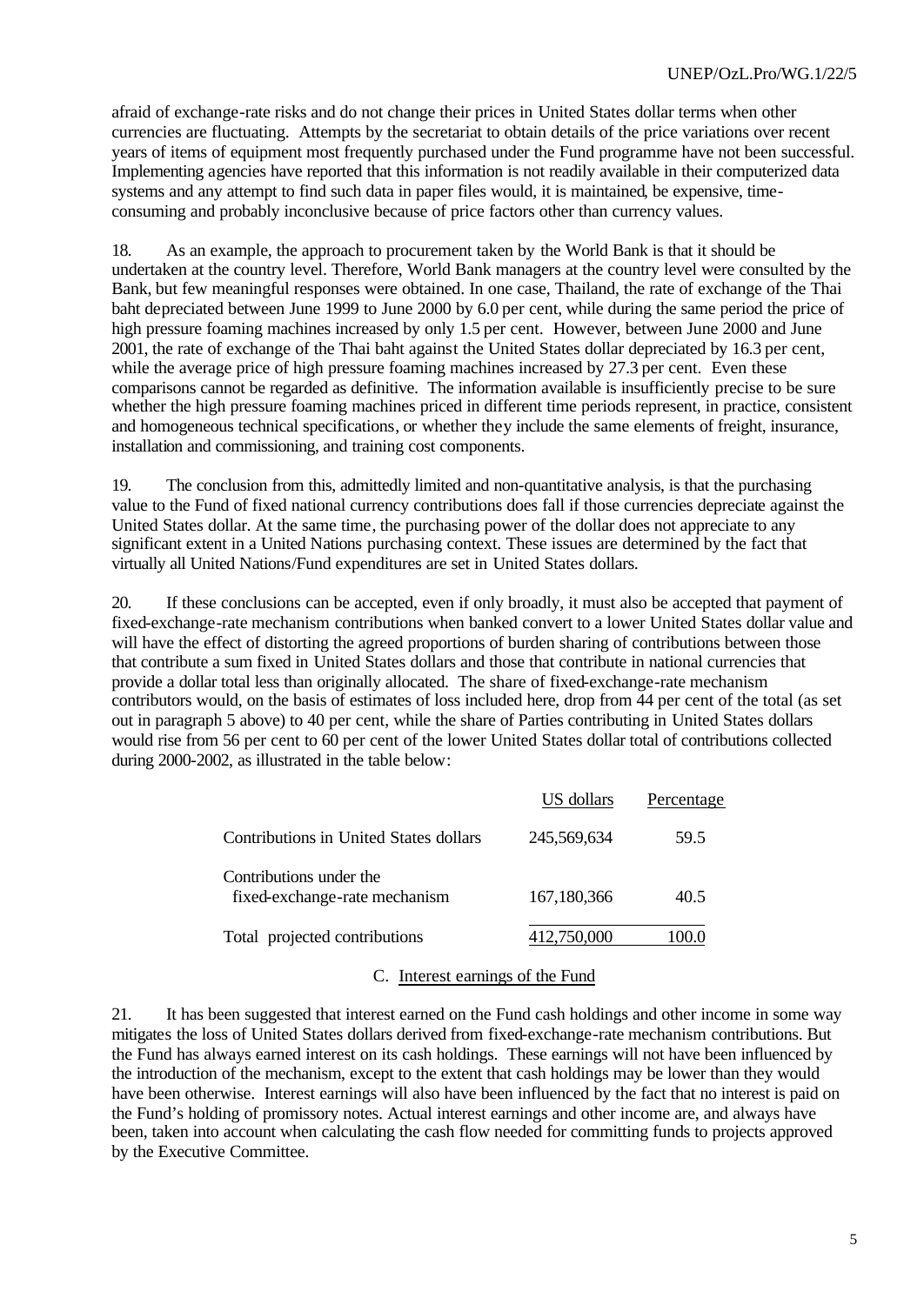#### D. Impact of fixed-exchange-rate mechanism and other income

22. Although the estimates of the real loss of projected real resources as a result of the fall in the value of fixed-exchange-rate mechanism currencies against the dollar in the current triennium are imprecise, any loss would normally represent a set back to the Fund's programme to reduce and eventually phase-out ODS. Given the time limitations imposed by the Protocol, any set back is regrettable. Indeed, if the loss of \$27.25 million, as projected in paragraph 14, had been deducted from the resources allocated to implementing agencies for the triennium, it could have represented a delay in the phase out of ODS equivalent to more than 5,000 tonnes on the basis of a broad estimate of \$5,362 for the cost of phasing out one tonne of ODS. However, for the 2000-2002 triennium, the loss in United States dollars may not affect the ability of the Executive Committee to commit the entire budget of the triennium approved by the eleventh meeting of the Parties by the end of 2002. The cash flow as a result of the loss, as well as the non-payment by some Parties of their contributions, has been made up by the interest receipts and savings derived from completed and cancelled projects.

#### III. ADMINISTRATIVE DIFFICULTIES IN CONTRIBUTING TO THE FUND UNDER FIXED-EXCHANGE-RATE MECHANISM ARRANGEMENTS

23. All but one country of those paying contributions in national currencies at fixed rates of exchange reported that the administrative difficulties involved in paying their contributions to the Fund were either "considerably reduced" or "reduced some[what]" as a result of the fact that, except in respect of funds required for bilateral projects, the amount of the contribution in local currency was more predictable under the fixed-exchange-rate mechanism arrangements. One Party noted that the administrative difficulties remaining would have been even less if bilateral projects had also been subject to the same fixed-exchangerate mechanism. Interestingly, one or two non-fixed-exchange-rate mechanism Parties commented that it would make no difference in terms of administrative problems whether they paid their contribution in United States dollars or in local currency at a fixed rate of exchange.

24. It must be concluded that the advantages to contributing countries in the form of lower administrative burdens from the adoption of the fixed-exchange-rate mechanism would be lost if the Parties were to take up a suggestion made by some Parties that only a portion, such as 50 per cent of contributions, should be paid at the fixed rate of exchange, the remaining part being paid in United States dollars as previously. This would exacerbate the administrative problems of both the contributing Parties as well as the Treasurer and there seems little to be gained by pursuing the idea further, even though it might provide a proportionately greater degree of certainty in the level of funding for the Fund.

25. In this context, it should be noted that the introduction of the fixed-exchange-rate mechanism has involved the Treasurer in a significant additional administrative burden in handling and projecting contributions in order to monitor the flow of resources to the Fund. It may be recalled that at the outset of the Fund, the United Nations Environment Programme (UNEP) offered to undertake the role of Treasurer of the Fund for no administrative fee under an agreement between UNEP and the Executive Committee dated 21 November 1991. At that time, the services involved were those of any other trust fund managed by UNEP, administering the Fund in accordance with the financial regulations and rules of the United Nations, advising non-article 5 Parties of their contributions and requesting payment, acknowledging receipt of payments received and issuing reminders to those whose contributions were overdue, managing the bank account established to hold the contributions, investing the surplus sums held in the bank account not immediately required and crediting interest earned from the investments to the Fund, and disbursing funds for activities to the implementing agencies on the instructions of the Executive Committee.

26. However, in the course of the development of the Fund, the Executive Committee and the meeting of the Parties to the Montreal Protocol have adopted a number of innovative financial instruments aimed at enhancing programme delivery, the effectiveness of deploying the resources of the Fund towards programme implementation and easing the administrative problems of payment of contributions to the Fund. Crediting approved bilateral projects against the relevant countries' contributions was the first innovative element to be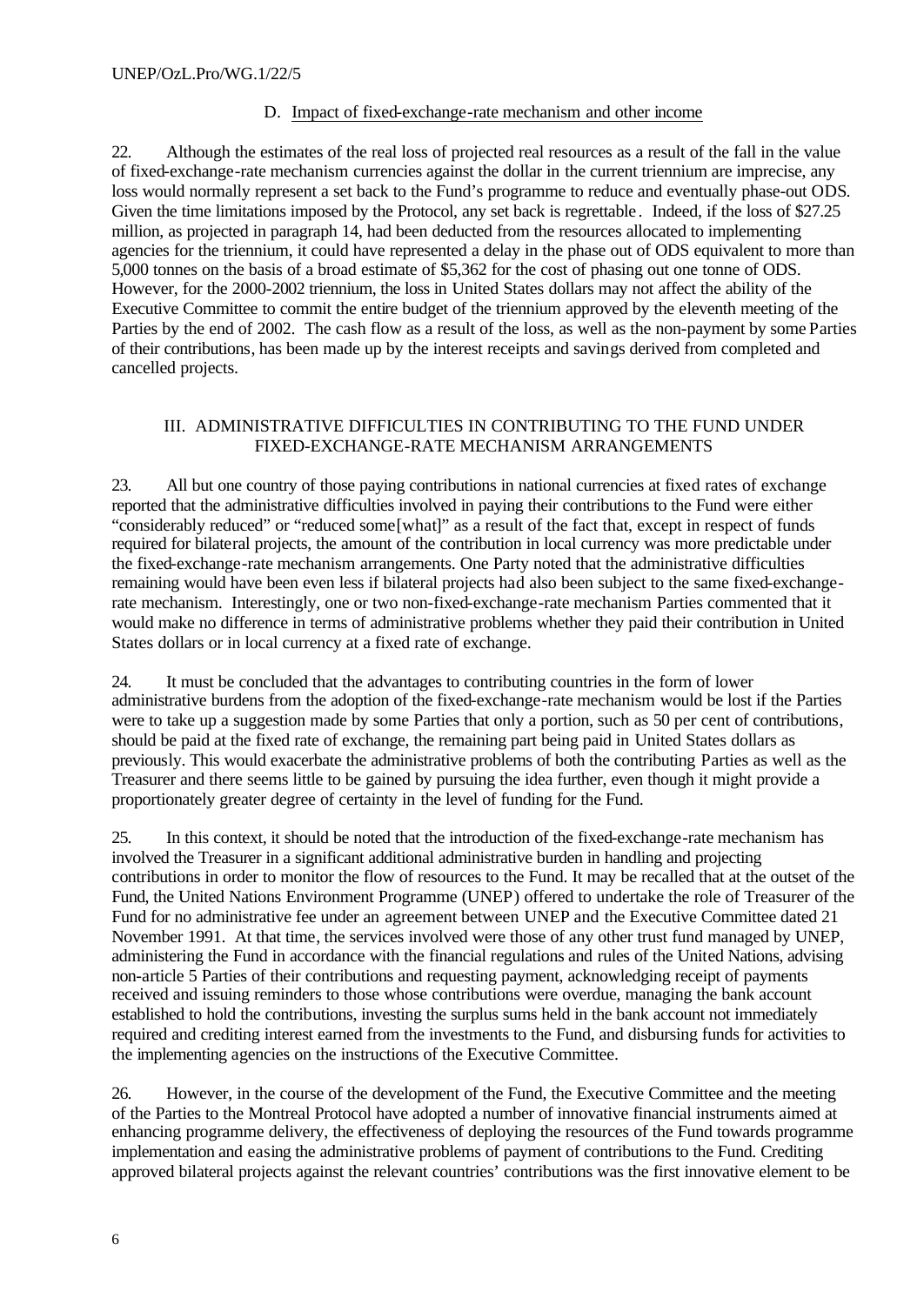introduced. Promissory notes were introduced in 1993 and the fixed-exchange-rate mechanism in 1999 which applied to both cash contributions and promissory notes of participants in the fixed-exchange-rate mechanism. These changes have significantly complicated the work of the Treasurer in administering the Fund, involving consultations with contributing Parties that were not required previously or by other funds managed by UNEP. The monitoring of contributions in different currencies and of the resources available for commitment has been made significantly more complicated. The studies and reporting requirements of what are in effect two separate contributing systems have involved UNEP in work significantly beyond the requirements of standard trust funds and beyond what was envisaged when the offer was made to undertake the work without charge.

27. An estimate of the cost to UNEP of the work as Treasurer of the Fund in the current triennium has been made and indicates that it now needs a full-time senior Professional staff member to coordinate effectively the management of the trust fund, fulfil the reporting requirements and undertake and/or lead the frequent studies for guiding the management and policy-making bodies of this financial mechanism. In these circumstances, UNEP now feels that it would be reasonable to ask for reimbursement of some part of the cost of the additional workload it has had to incur as a result of the introduction of this dynamically evolving financial mechanism. It proposes to pursue this matter with the Executive Committee.

#### IV. TIMELINESS OF CONTRIBUTION PAYMENTS

28. There is evidence from the record of contribution payments to the Treasurer that contributions were generally received more promptly in the years 2000 and 2001 compared with earlier years. Overall, outstanding contributions unpaid at the end of the year dropped from an average proportion of contributions due for the year of 42.1 per cent between 1994 and 1999 to an average of 16.5 per cent in 2000 and 2001. As far as fixed-exchange-rate mechanism Parties are concerned, the average proportion unpaid as at the end of December was 25.3 per cent in the period 1994-1999, compared with an average of 13.1 per cent in 2000- 2001. Non-fixed-exchange-rate mechanism Parties recorded an average of unpaid contributions as at the end of December of 52.9 per cent in the period 1994-1999 and 22 per cent in 2000-2001. These figures are set out as percentages for each quarter in annex IV to the present report. Overall, the conclusion must be that although all Parties generally improved the timeliness of their contributions, the fact remains that fixedexchange-rate mechanism Parties improved the timeliness of their contributions within the general improvement.

#### V. EXPERIENCE OF OTHER INSTITUTIONS IN IMPLEMENTING A FIXED-EXCHANGE-RATE MECHANISM

29. The following paragraphs set out the information obtained from other institutions accepting contributions in national currencies.

#### A. United Nations Development Programme

30. The main fund of the United Nations Development Programme (UNDP) is financed by voluntary contributions. UNDP receives pledges to this Fund from donors in both United States dollars and national currencies. Being a voluntary fund, a donor which pledges in a national currency is not required to cover any shortfall between the dollar value of the national currency pledge when made and the United States dollar value of the national currency when the contribution payment is received and converted into dollars. UNDP encourages donors to pay contributions early in the year to minimize such differences. However, UNDP uses hedging tools to protect the value of expected contributions in the current financial year. It does not hedge across years. UNDP considers that the use of hedging tools to protect the value of voluntary contributions is within the scope of the Administrator's mandate to manage UNDP's financial resources effectively and efficiently. Foreign exchange gains or losses, whether from spot or forward transactions, are treated as miscellaneous income when compiling the annual accounts.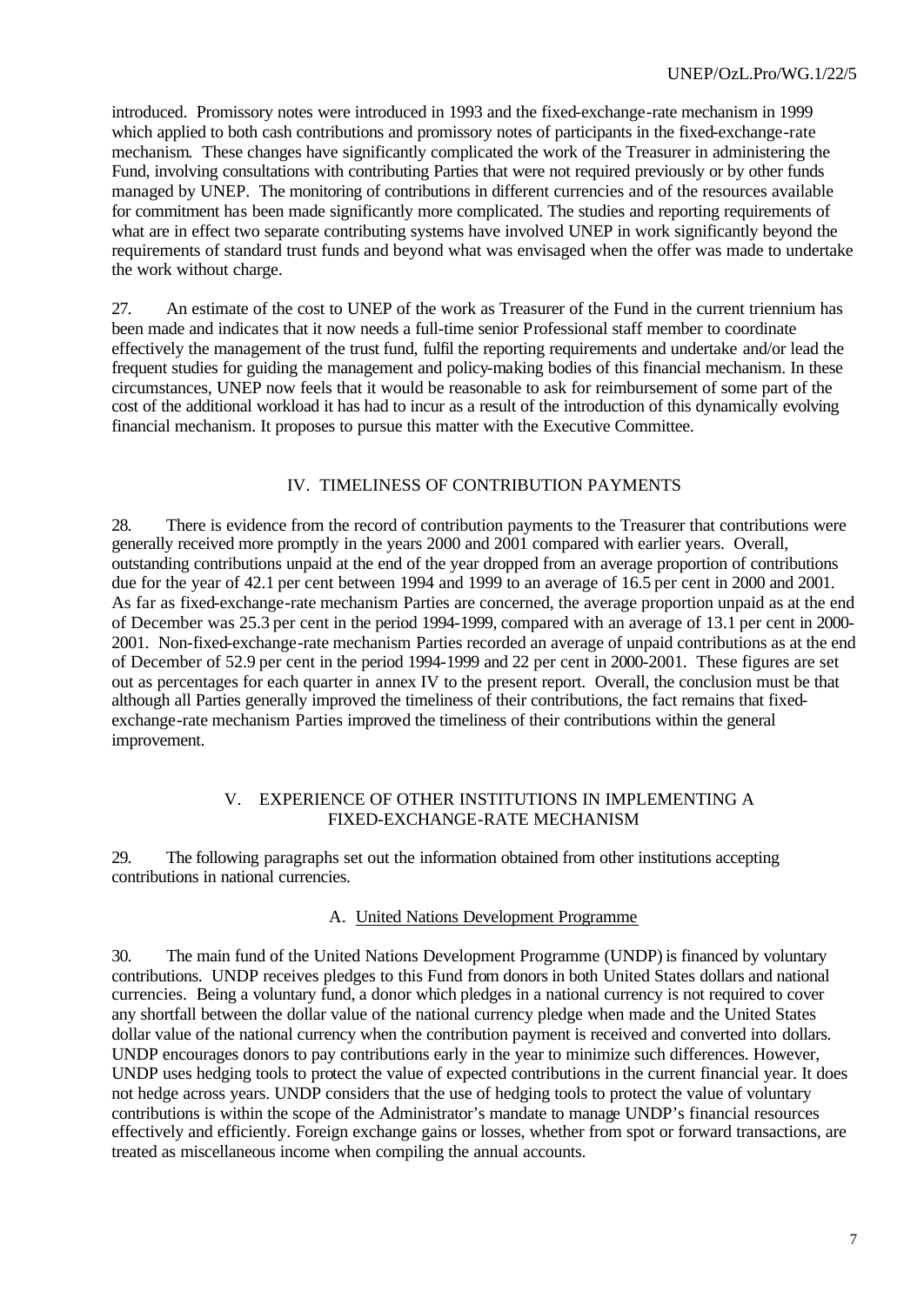## B. United Nations Environment Programme (UNEP)

31. UNEP accepts contributions to the Environment Fund in national currencies. Such contributions are then immediately converted into United States dollars as the contributions are paid into UNEP's United States dollar bank account. However, when there is a shortfall compared with a pledge received earlier, UNEP looks to the contributor to make good the shortfall in that year. This principle of reimbursement has generally been accepted by contributors. This is, of course, how the Multilateral Fund operated up to the end of 1999. No hedging operations in the forward currency market have been undertaken by UNEP.

## C. International Fund for Agricultural Development

32. Contributions to the International Fund for Agricultural Development (IFAD) are pledged for a three-year replenishment period and pledges may be made in national currencies at fixed rates of exchange determined in advance by taking an average over a six-month period. For the replenishment which runs from 20 February 2001 to 19 February 2004, the average was determined over the six-month period 1 July to 31 December 1999, that is, some 14 months before the first contribution was due. The currencies permitted to be used for the last replenishment were the Australian dollar, the British pound, the Canadian dollar, the Danish krone, the Euro, the Japanese yen, the New Zealand dollar, the Norwegian krone and the Swedish krona. No adjustments are made when there are subsequent changes in relative rates of exchange and IFAD bears any loss between the amounts pledged by donors and the actual receipts when converted into United States dollars.

33. Investment guidelines require IFAD to maintain the assets of its Fund (including in particular its loan portfolio which is held principally in special drawing rights (SDRs)) in such a way as to ensure that, to the extent possible, commitments for undisbursed loans and grants are denominated in the currencies representing the ratios of the SDR basket of currencies. The main part of the IFAD investment portfolio is managed by external fund managers who do use forward contracts to hedge currency and duration exposures.

# D. Global Environment Facility

34. The reference currency for GEF is the SDR, but GEF accepts contributions in national currencies from all countries who wish do so, except countries with an average inflation rate exceeding 10 per cent over the three-year period prior to the replenishment discussions. The latter countries are required to denominate their pledges in the reference currency and pay their contribution equal to the pledge at the time it is paid. The reference period for fixing the rates of exchange for contributions in national currencies for the third GEF replenishment commencing 1 July 2002 was the six-month period 15 May to 15 November 2001. The reasons for these arrangements were that it was considered desirable to reach agreement at the GEF meeting on 7 May 2001 concerning a future period for setting reference exchange rates, with the reference period ending sufficiently before the expected conclusion of the third GEF replenishment discussions, so that the exchange rates to be used would be known to donors ahead of the final meeting. Although the replenishment negotiations were expected to conclude and donors would therefore confirm pledges, only by February 2002, a number of donors required specific reference exchange rates by the December 2001 meeting in order to reserve budgetary resources in advance (see GEF/R.3/5).

35. Gains and losses from movements in exchange rates are born by the GEF Trust Fund and there are no arrangements for donors to make good any shortfalls in United States dollars.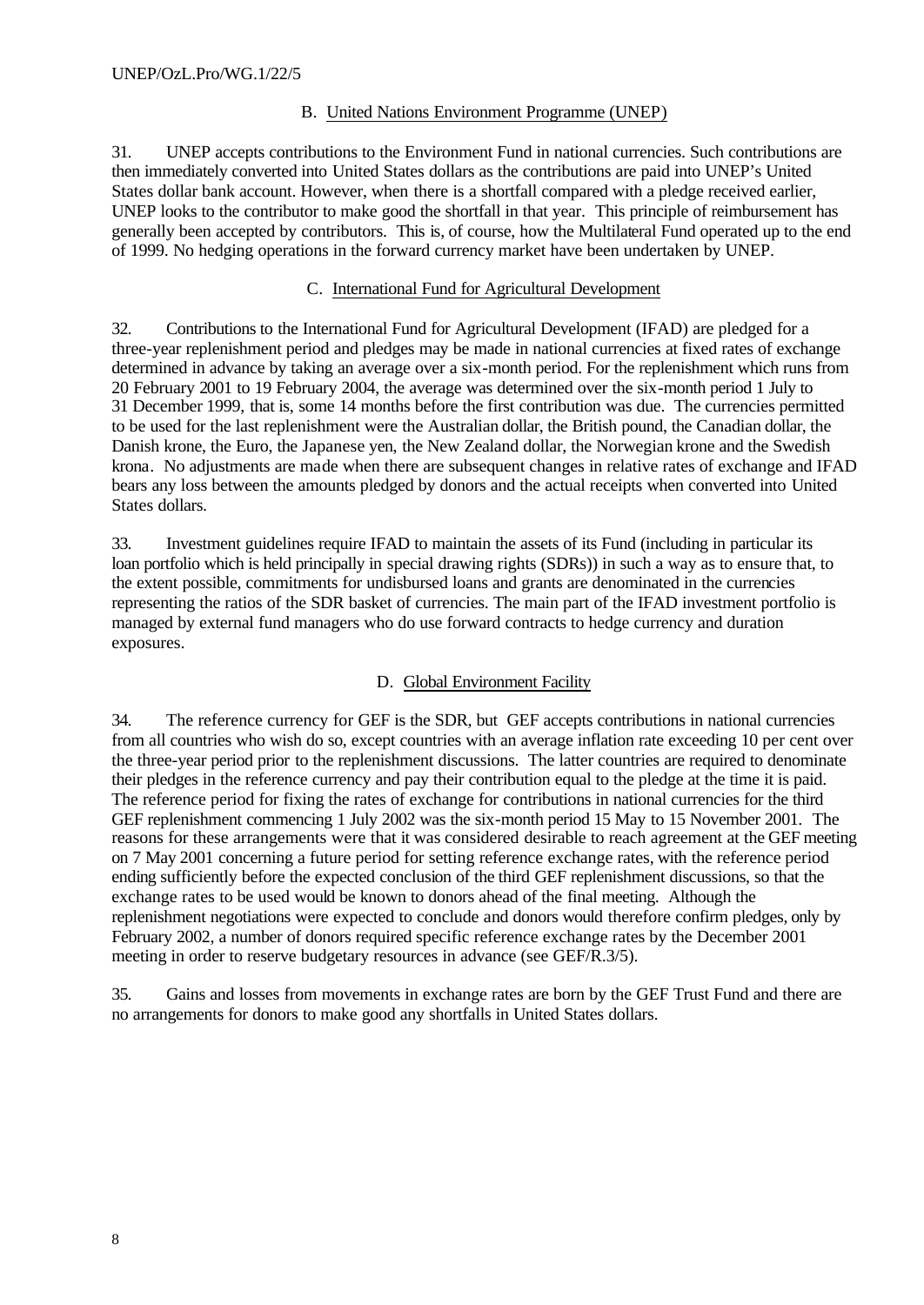36. The SDR is only the reference currency for the denomination of contributions to the GEF Trust Fund. Grant commitments are made in United States dollars. Thus, the Trustee attempts to mitigate the risk of mismatched assets and liabilities by converting all cash payments and promissory note encashments to United States dollars immediately upon receipt. The GEF Trustee will shortly be reviewing the techniques of risk management available to him with particular reference to more sophisticated risk management models used by the International Development Association (IDA).

## E. International Development Association

37. IDA follows essentially the same rules as used for GEF. The only differences relate to risk management where sophisticated risk management models are deemed appropriate. This is a very large fund and IDA operations are denominated in SDRs. Their objective is to mitigate the currency risks arising from a mismatch between the currency composition of its assets (donor receivables) and that of liabilities (project disbursement of IDA credits). They monitor and regularly rebalance the currency composition of their liquid assets to achieve a balance in line with the balance of the SDR basket of currencies. IDA is considering using currency derivatives (futures) to hedge further remaining currency exposure.

#### VI. OPTIONS AVAILABLE TO VARY THE RULES OF THE FIXED-EXCHANGE-RATE MECHANISM

38. The fixed-exchange-rate mechanism was established for the current triennium on a trial basis and the purpose of the present report has been to examine the impact of the new mechanism and, on the basis of that examination, suggest what options are available to the Parties to improve the mechanism so as to give greater certainty in projecting Fund resources for the implementation of the programme, greater equity between contributing Parties, and easier administration for contributors, the secretariat and the Treasurer.

39. There is no doubt that the fixed-exchange-rate mechanism has introduced an element of uncertainty in projecting Fund resources that was not present before the current triennium. Estimates of Fund resources available for commitment have to take into account that, on the basis of recent currency exchange movements, there may be a shortfall in resources for commitment. It is, however, true that if currency exchange rates had gone the other way there could have been a surplus of resources above the original expectations. Nevertheless, this does not remove the uncertainty.

40. Since the United States dollar did rise in foreign exchange markets against the currencies of Parties participating in the fixed-exchange-rate mechanism in the first two years of the current triennium, there was an overall loss as measured in United States dollars in the resources available to the Fund. How far this represented a loss in real purchasing power of the Fund cannot be estimated with precision. An increase in purchasing power on the part of the United States dollar may have mitigated the overall loss in United States dollar income, but it seems likely that in the particular spending circumstances of the Fund, this did not have a significant impact.

41. One impact of the introduction of the fixed-exchange-rate mechanism has been to create a two-tier structure of contributors and, because of the direction of exchange rates over the first two years of the current triennium, the relative proportions of burden sharing in the payment of contributions has been disturbed slightly from the original agreement on this issue. If some increase in the buying power of the United States dollar occurred, this would have further increased the real burden of those Parties contributing in United States dollars.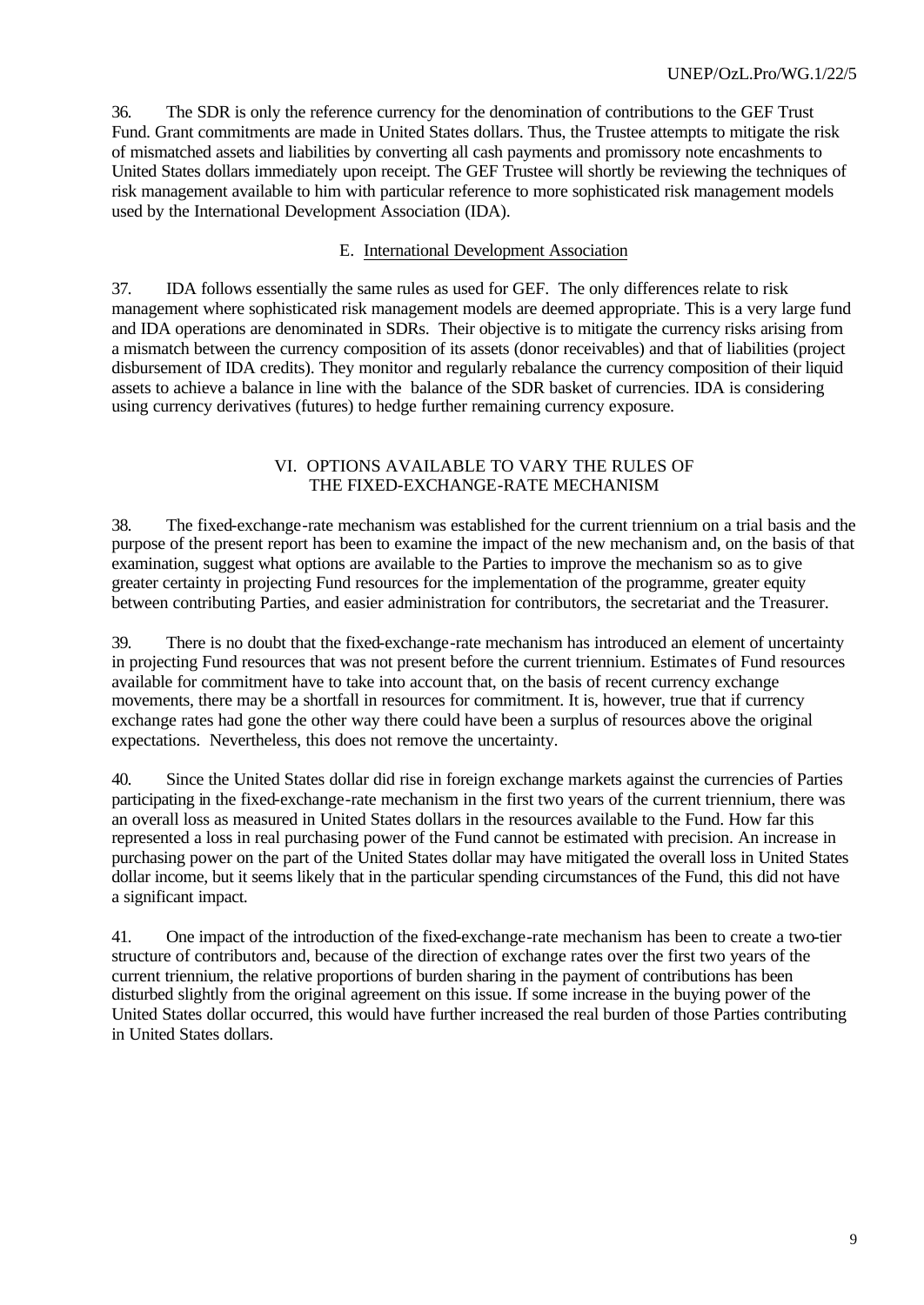42. There is also no doubt, on the basis of replies received to a survey of fixed-exchange-rate mechanism participants, that those Parties who have taken advantage of the arrangements under the mechanism have found that the administrative problems involved in making the budgetary arrangements for their contribution to the Fund are less than formerly, since those parties, in general, know precisely, at least in the second and third years of the triennium, the amount of national currency that has to be provided for in the national budget. This certainty has been upset for some, in part, by the fact that bilateral projects approved by the Executive Committee are defined in United States dollar terms.

43. The administrative problems of the Treasurer have been increased quite significantly by the introduction of the fixed-exchange-rate mechanism.

44. Contributions to the Fund were, in general, paid earlier in years 2000 and 2001 than hitherto by most Parties, whether they were participating in the fixed-exchange-rate mechanism or not. However, Parties using the mechanism have paid their contributions earlier. It is not clear whether this was as a result of the introduction of the fixed-exchange-rate mechanism or because of the urging in decision X1/6, paragraph 7, for the Parties to the Montreal Protocol to pay more promptly.

45. Overall, the introduction of the fixed-exchange-rate mechanism has had advantages for those Parties participating in the scheme, but there have been some disadvantages for those outside it and for the Fund generally as well as for the Treasurer. Thus, although the mechanism has not yet been in operation for a full triennium, it is appropriate to examine whether there are options available to retain the advantages of the principle of contributions to the Fund being made in national currencies at pre-determined fixed exchange rates, while mitigating some of the more obvious disadvantages.

46. The option to scrap the whole idea does not seem realistic in the light of trends in other international financial institutions. The idea of paying 50 per cent in United States dollars and 50 per cent in national currencies also does not seem feasible, since it would encapsulate all of the disadvantages without providing the advantages.

47. Some of the disadvantages, in particular those derived from the creation of a two-tier system of contributions could be overcome by using the SDR as the reference currency for the Fund rather than the United States dollar. The SDR, valued on the basis of a basket of major currencies (the British pound, the Euro, the Japanese yen and the United States dollar), tends to move within narrower limits than individual currencies simply because when one currency in the SDR basket goes up, others tend to go down, and as a result currencies move less in relation to the SDR than they do in relation to other national currencies, including the United States dollar.

48. If the SDR were to be adopted as the reference currency, the value of the currencies of all non-article 5 Parties in terms of the SDR would be determined on the reference date to be agreed by the Parties, which would, by the same action, fix their contributions for the coming triennium in their national currencies at the same time. All Parties would pay their contributions in their national currencies in the amount fixed on the reference date or the equivalent to that sum in another freely exchangeable currency on the date of payment.

49. The sequence of actions would be:

(a) The Parties determine the total amount of the triennium replenishment in United States dollars as hitherto;

(b) Simultaneously, that is converted to SDRs;

(c) The Parties agree to the percentage shares of the replenishment to be paid by each contributor;

(d) The percentage shares are related to the total replenishment valued in SDRs to establish each individual contribution valued in SDRs;